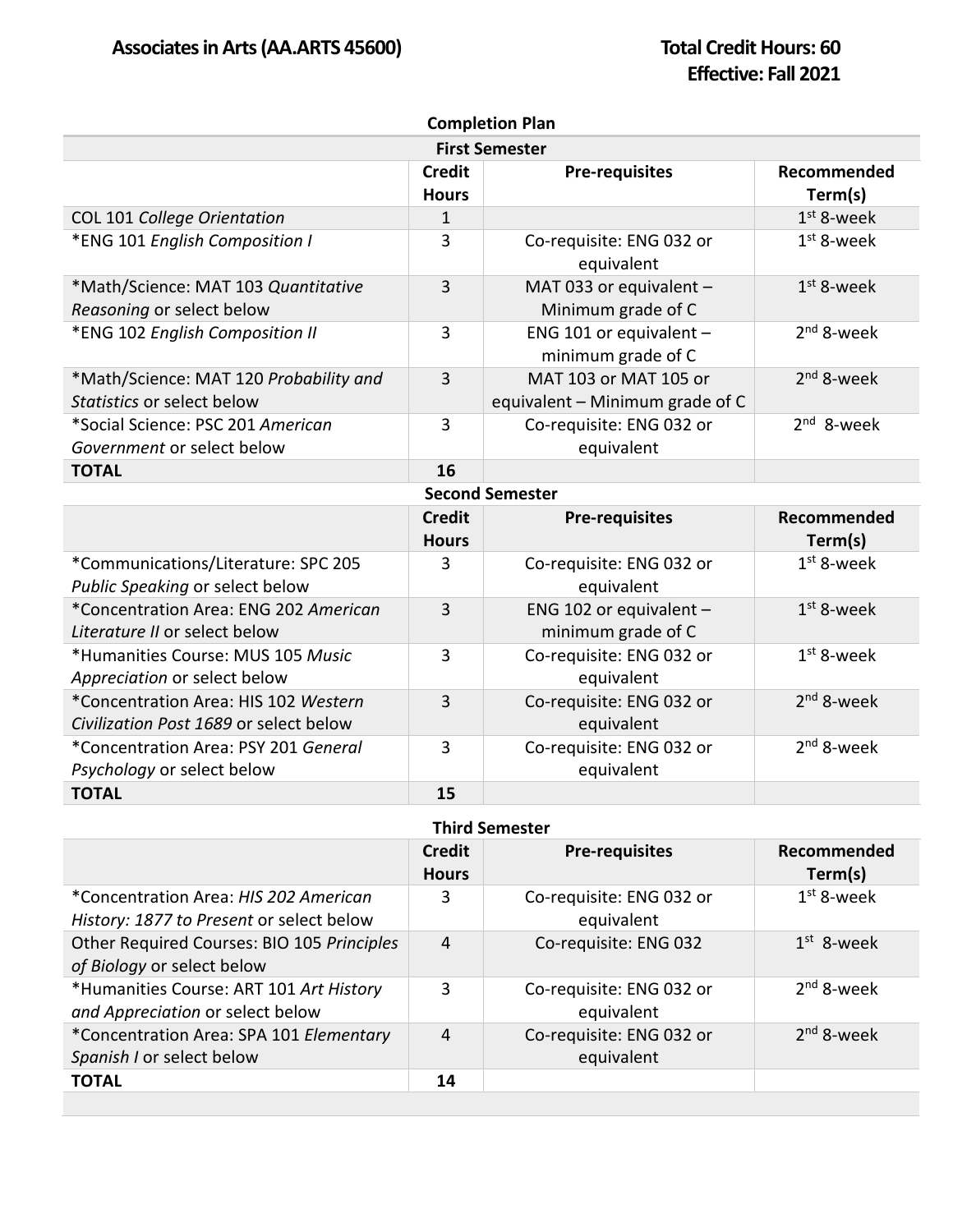| <b>Fourth Semester</b>                                                              |                        |                                                           |                        |  |  |  |
|-------------------------------------------------------------------------------------|------------------------|-----------------------------------------------------------|------------------------|--|--|--|
|                                                                                     | Credit<br><b>Hours</b> | <b>Pre-requisites</b>                                     | Recommended<br>Term(s) |  |  |  |
| *Social Science: SOC 101 Introduction to<br>Sociology or select below               | 3                      | Co-requisite: ENG 032 or<br>equivalent                    | $1st$ 8-week           |  |  |  |
| Other Required Courses: SPA 102<br>Elementary Spanish II or select below            | 4                      | SPA $101 -$ Minimum grade of C                            | $1st$ 8-week           |  |  |  |
| Other Required Courses: THE 101<br>Introduction to Theatre or select below          | 3                      | Co-requisite: ENG 032 or<br>equivalent                    | $1st$ 8-week           |  |  |  |
| Other Required Courses: CPT 101<br>Introduction to Computers or select below        | 3                      | Co-requisite: ENG 032 or<br>equivalent-Minimum grade of C | $2nd$ 8-week           |  |  |  |
| Other Required Courses: HSS 205<br>Technology in Society or select below<br>(QArea) | 3                      | Co-requisite: ENG 032 or<br>equivalent                    | $2nd$ 8-week           |  |  |  |
| <b>TOTAL</b>                                                                        | 16                     |                                                           |                        |  |  |  |

A **co-requisite** is a course that must be taken the same semester as, or completed in a previous semester before, another specified course.

A **pre-requisite** is a course that must be completed in order to enter another specified course.

\*Courses in this program that require a minimum grade of "C."

# Hours may exceed minimum required depending on course selection.

No courses may be used to fulfill a requirement in more than one area. All courses must be completed with a minimum grade of "C" to achieve transferability. Transferability is dependent on the major and/or senior college/university selected by the student. Each student should work with his/her assigned college/university transfer advisor and senior college/university in making course selections.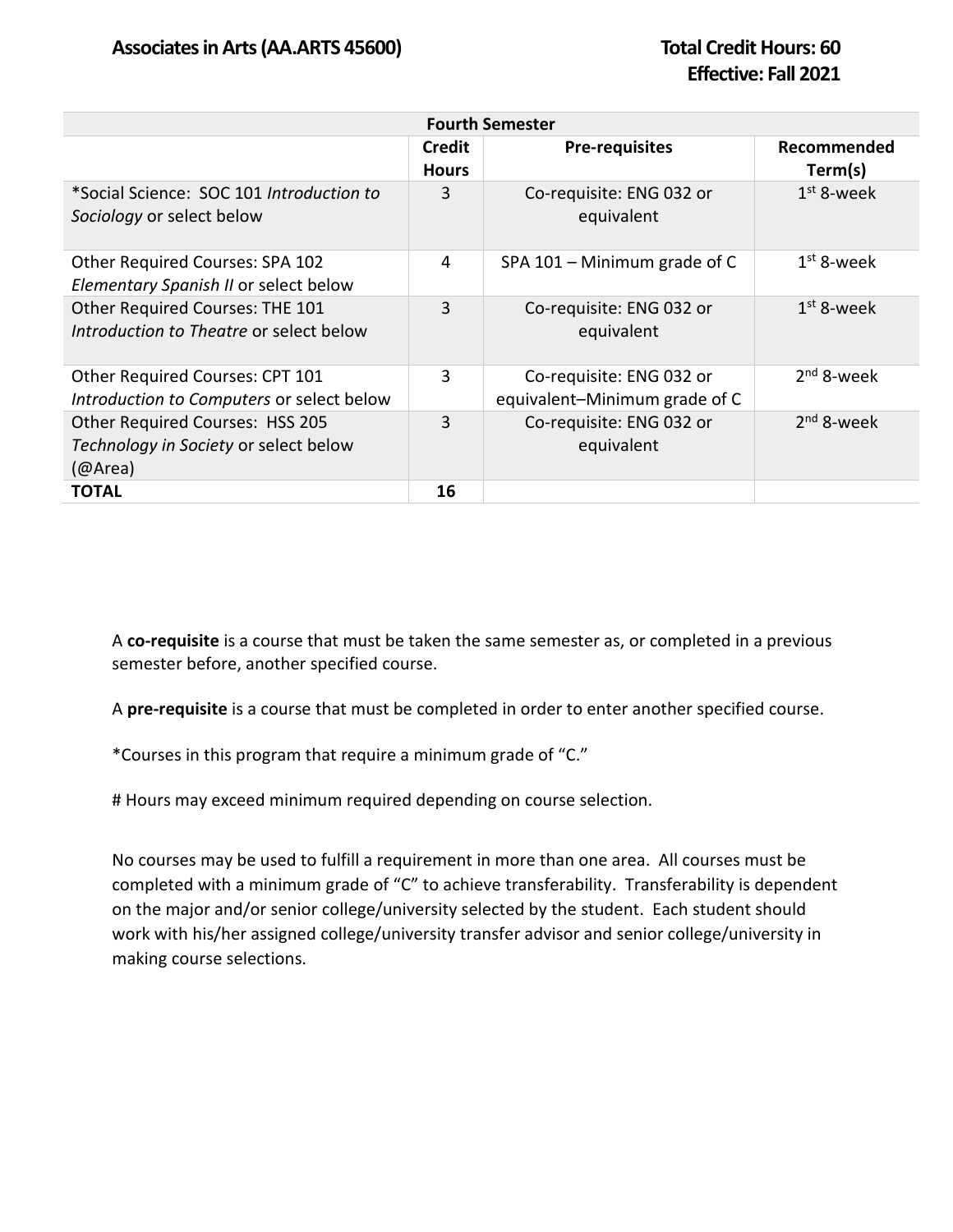**Select courses from each category below to complete the degree requirements.** Consult the college catalog for course descriptions, credit hours, pre-requisites, and co-requisites.

#### **Humanities Courses (Select 2 courses)**

ART 101 Art History and Appreciation ENG 201 American Literature I ENG 202 American Literature II ENG 205 English Literature I ENG 206 English Literature II ENG 208 World Literature I ENG 209 World Literature II HIS 101 Western Civilization to 1689 HIS 102 Western Civilization Post 1689 HIS 201 American History: Discovery to 1877 HIS 202 American History: 1877 to Present MUS 105 Music Appreciation PHI 101 Introduction to Philosophy THE 101 Introduction to Theatre

## **Math/Science (Select 2 courses) Math**

MAT 103 Quantitative Reasoning MAT 110 College Algebra MAT 120 Probability and Statistics MAT 112 Precalculus MAT 165 Statistics **Science**  AST 101 Solar System Astronomy AST 102 Stellar Astronomy BIO 101 Biological Science I BIO 102 Biological Science II BIO 105 Principles of Biology BIO 210 Anatomy and Physiology I BIO 211 Anatomy and Physiology II BIO 225 Microbiology CHM 101 General Chemistry I CHM 105 General, Organic and Biochemistry CHM 110 College Chemistry CHM 111 College Chemistry CHM 211 Organic Chemistry I CHM 212 Organic Chemistry II PHS 101 Physical Science

(*continued in next column*) PHY 201 Physics I PHY 202 Physics II PHY 221 University Physics I PHY 222 University Physics II

### **Social Science Course (Select 2 courses)**

ECO 210 Macroeconomics ECO 211 Microeconomics PSC 201 American Government PSY 201 General Psychology SOC 101 Introduction to Sociology

#### **Communications/ English Literature (Select 1 course)**

ENG 201 American Literature I ENG 202 American Literature II ENG 205 English Literature I ENG 206 English Literature II ENG 208 World Literature I ENG 209 World Literature II SPC 205 Public Speaking

#### **Concentration Area Courses (Select 5 courses)**

ART 101 Art History and Appreciation ECO 210 Macroeconomics ECO 211 Microeconomics ENG 160 Technical Communications ENG 201 American Literature I ENG 202 American Literature II ENG 205 English Literature I ENG 206 English Literature II ENG 208 World Literature I ENG 209 World Literature II ENG 214 Fiction ENG 238 Creative Writing FRE 101 Elementary French I FRE 102 Elementary French II GER 101 Elementary German I GER 102 Elementary German II HIS 101 Western Civilization to 1689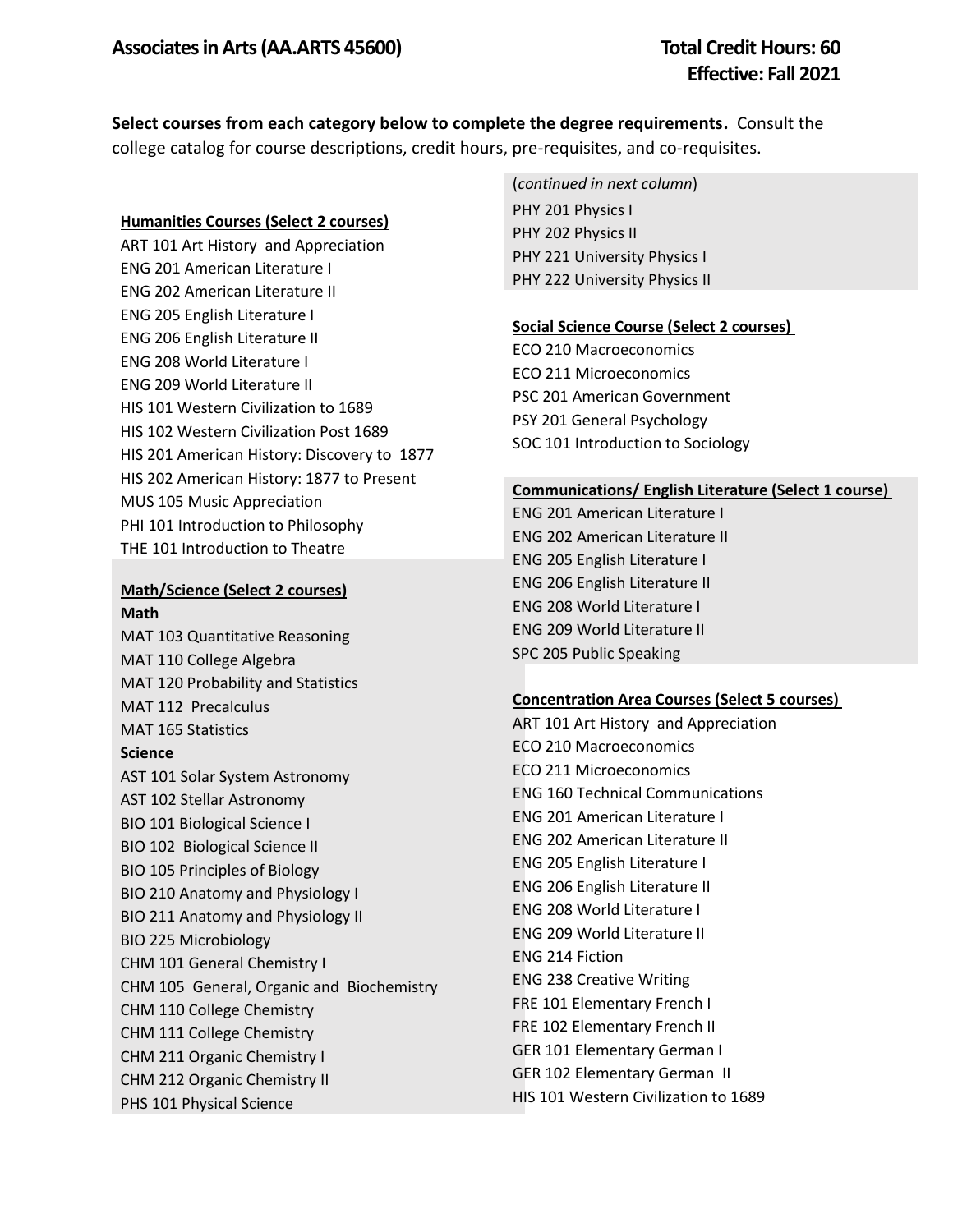# **Effective: Fall 2021**

(*continued on next page*) **Concentration Area Courses, continued:** HIS 102 Western Civilization Post 1689 HIS 201 American History: Discovery to 1877 HIS 202 American History: 1877 to Present HSS 205 Technology and Society JOU 101 Introduction to Journalism JOU 201 News Writing MUS 105 Music Appreciation PHI 101 Introduction to Philosophy PHI 110 Ethics PSC 201 American Government PSC 215 State and Local Government PSC 220 Introduction to International Relations PSY 201 General Psychology PSY 203 Human Growth and Development PSY 212 Abnormal Psychology SOC 101 Introduction to Society SOC 102 Marriage and the Family SOC 205 Social Problems SPA 101 Elementary Spanish I SPA 102 Elementary Spanish II SPA 201 Intermediate Spanish I SPC 205 Public Speaking THE 101 Introduction to Theatre THE 250 Makeup for Performance THE 253 Stagecraft THE 259 Stage Management THE 263 Fundamentals of Directing THE 276 Script Analysis

#### **Other Required Courses (Select 5-6 courses)**

ACC 101 Accounting Principles I ACC 102 Accounting Principles II ACC 111 Accounting Concepts AHS 102 Medical Terminology ART 101 Art History and Appreciation AST 101 Solar System Astronomy AST 102 Stellar Astronomy BIO 101 Biological Science I BIO 102 Biological Science II BIO 105 Principles of Biology BIO 205 Ecology

BIO 206 Ecology Lab BIO 210 Anatomy and Physiology I BIO 211 Anatomy and Physiology II BIO 225 Microbiology BTN 103 Intro to Biotechnology& Laboratory Rotation I BUS 101 Introduction to Business BUS 121 Business Law I CHM 101 General Chemistry I CHM 105 General, Organic and Biochemistry CHM 110 College Chemistry CHM 111 College Chemistry CHM 211 Organic Chemistry I CHM 212 Organic Chemistry II CHM 275 Intro to Industrial Chemical Processes CPT 101 Introduction to Computers CPT 170 Microcomputer Applications CRJ 101 Introduction to Criminal Justice CRJ 115 Criminal Law I CRJ 125 Criminology CRJ 224 Police Community Relations CRJ 236 Criminal Evidence I CRJ 242 Correctional Systems ECD 101 Introduction to Early Childhood ECD 107 Exceptional Children ECD 108 Family and Community Relations ECD 109 Administration and Supervision ECD 203 Growth and Development II ECE 101 Electrical and Electronics Engineering ECE 102 Instrument Control ECE 205 Electrical and Computer Lab I ECE 211 Introduction to Computer Engineering I ECE 212 Introduction to Computer Engineering II ECE 221 Intro to Electrical Engineering I ECE 222 Introduction to Electrical Engineering II ECE 240 Introduction to Software Engineering ECE 245 Object-Oriented Programming Techniques ECO 210 Macroeconomics ECO 211 Microeconomics EGR 260 Engineering Statics EGR 264 Intro to Engineering Mechanics of Solids EGR 266 Engineering Thermodynamics Fundamentals EGR 270 Introduction to Engineering EGR 275 Intro to Engineering/Computer Graphics